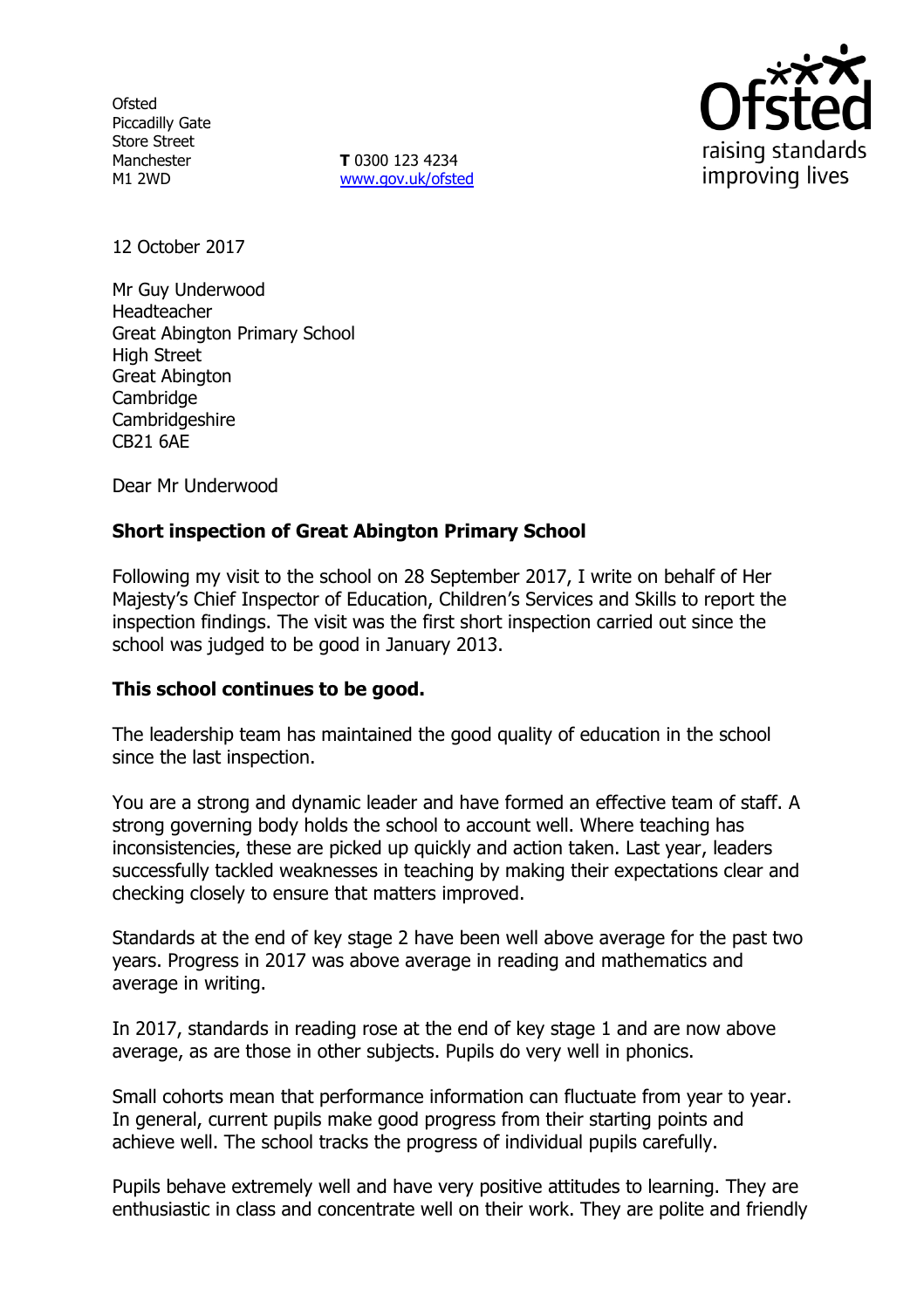

and care for one another.

Pupils know and practise the school's values consistently. These include resilience, confidence, motivation and respect. Older pupils support the younger ones. The school has the family feel of a village school, where everybody knows and helps each other. Pupils are well prepared for secondary school and, more widely, as good citizens, gaining a good understanding of fundamental British values.

Leaders provide an engaging curriculum that is tailored to pupils' needs well. For example, the Reception teacher finds out from parents what interests the new arrivals and makes sure that activities suit them. Pupils enjoy visits to places of interest to enhance their experiences. Recently, pupils visited the National Space Centre in Leicester as part of a space project. Pupils were very excited because they witnessed a live link to NASA in the United States. Pupils have also visited the Royal Opera House in London to see a production of the opera, 'Madam Butterfly'. They interviewed the opera singer who took the lead part via a live link.

We agreed that in science teachers' expectations of pupils are sometimes not as high as they are in English and mathematics. In particular, there are occasions when the most able pupils are not challenged sufficiently to think more deeply or respond more creatively than they could.

At the last inspection, leaders were asked to improve pupils' handwriting, spelling and punctuation. You accept that there is still work to do before pupils in all classes are secure in these skills. While there are examples of fluent handwriting and neat presentation, these are not consistent across the school. Similarly, there have been improvements in spelling and punctuation, but spelling rightly remains a focus of the school's plans for improvement. Leaders have introduced a new approach to spelling this year, and are checking its effectiveness.

Parents are universally positive about the work of the school. One commented, 'My son has made significant progress both academically and socially and is very happy.' Another said, 'I feel privileged that my children attend such a caring, happy, supportive and well-led school.'

## **Safeguarding is effective.**

The school has effective systems and procedures in place to ensure that pupils stay safe. The school's website contains a wealth of useful information for parents and pupils on all aspects of safeguarding, including many interesting links. Staff are well trained, and the school's records of any concerns are kept carefully and up to date.

School staff work effectively with other agencies including social services and the police. They make regular checks on the well-being of all pupils for whom there have been any concerns in the past. In this way, staff pick up any changes very quickly and act where necessary to provide the support that may be required. Pupils have a very good understanding of how to keep safe and said that they feel safe in school. They find adults approachable and would go to them with any problems.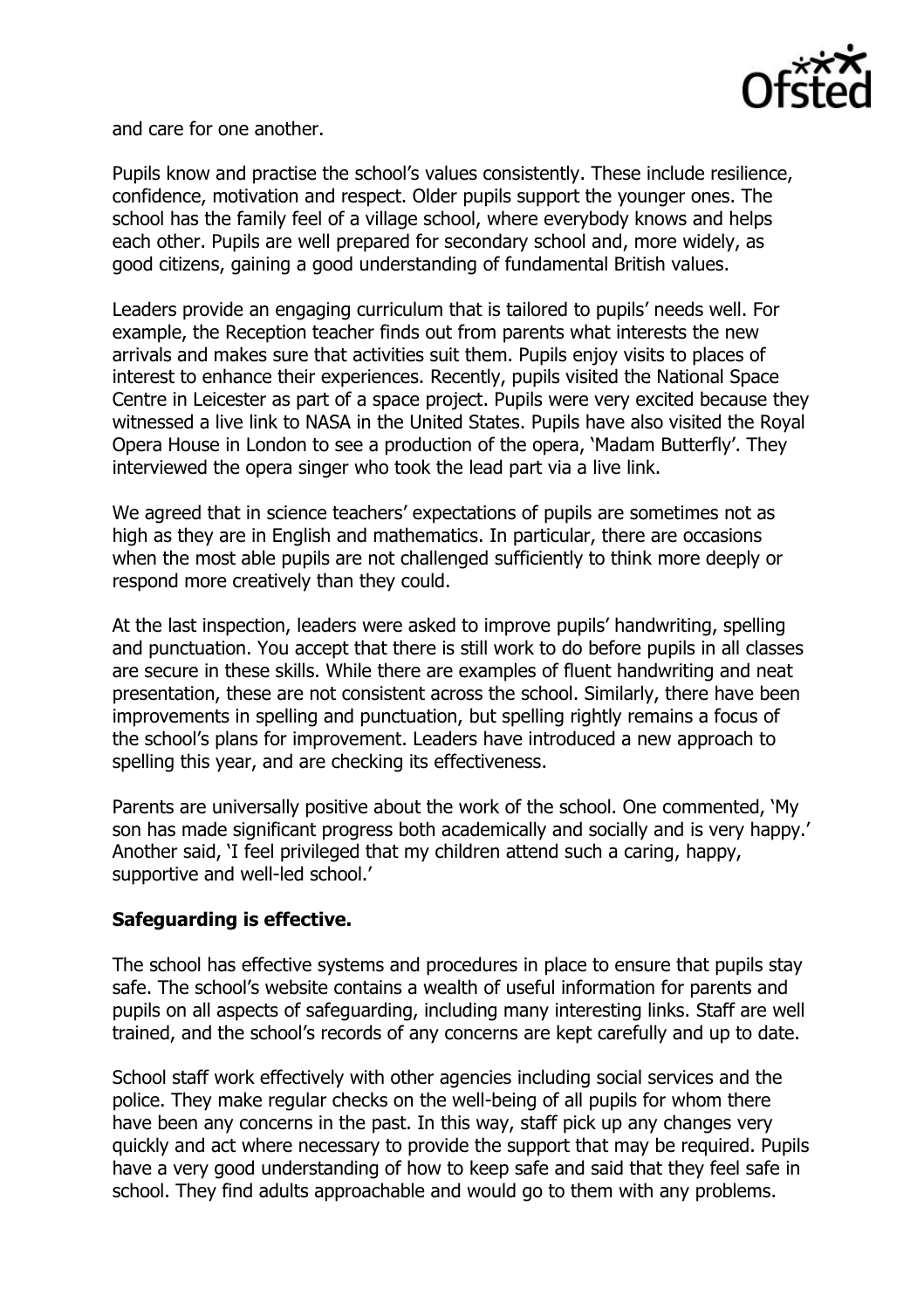

# **Inspection findings**

- In order to make sure that the school remains good, I identified a number of key lines of enquiry that we agreed at our initial meeting. First of all, we considered what leaders have done to bring reading in key stage 1 up to the same high standards that are evident in key stage 2. This was because in 2016 pupils' attainment in reading was well above average at key stage 2, but only average at key stage 1.
- Leaders have invested widely in high-quality texts and make sure that reading has a high profile across the school. The school works closely with parents to make sure that pupils also read regularly at home. Teachers have also focused on widening pupils' vocabulary, as some of them join the school with a limited range. There has been additional training for staff in teaching reading, especially in promoting pupils' comprehension skills and inference.
- As a result, standards at key stage 1 rose in 2017 and were similar to those at key stage 2. Standards in reading were above average. The Year 2 pupils who read to me were fluent and confident and understood the texts well.
- The second line of enquiry that we agreed was how effectively leaders are spending the pupil premium to ensure that differences are reducing between disadvantaged pupils and others nationally. The attainment of disadvantaged pupils at key stage 1 was behind the others in 2016, and their attendance was not as strong.
- This year, particular attention has been given to the relatively small number of pupils benefiting from the pupil premium to ensure that they make the progress they should and keep up with their peers. The governor who champions disadvantaged pupils is diligent in checking that no differences are allowed to develop between the performance of these pupils and that of the others.
- The school's performance information shows that most disadvantaged pupils made accelerated progress last year and almost all were on track to reach expected standards by the end of the key stage. More than a third of these pupils were on course to reach a higher standard. The few pupils whose progress was not so strong had additional difficulties to overcome. The attendance of disadvantaged pupils improved over the year so that there is now very little difference from that of other pupils.
- $\blacksquare$  The final key line of enguiry we agreed related to the attainment of boys in the early years. In 2016, all the girls reached a good level of development by the end of the Reception year, but only two thirds of the boys did so.
- Your performance information shows that the attainment of boys and girls fluctuates from year to year because numbers are very small. It so happened that in 2016 boys had more additional needs than girls, and tended to have summer birthdays, meaning that they lacked some of the physical skills necessary to gain a good level of development.
- The early years teacher has made sure that activities are targeted to children's individual needs. Last year, children enjoyed a rich and varied curriculum that